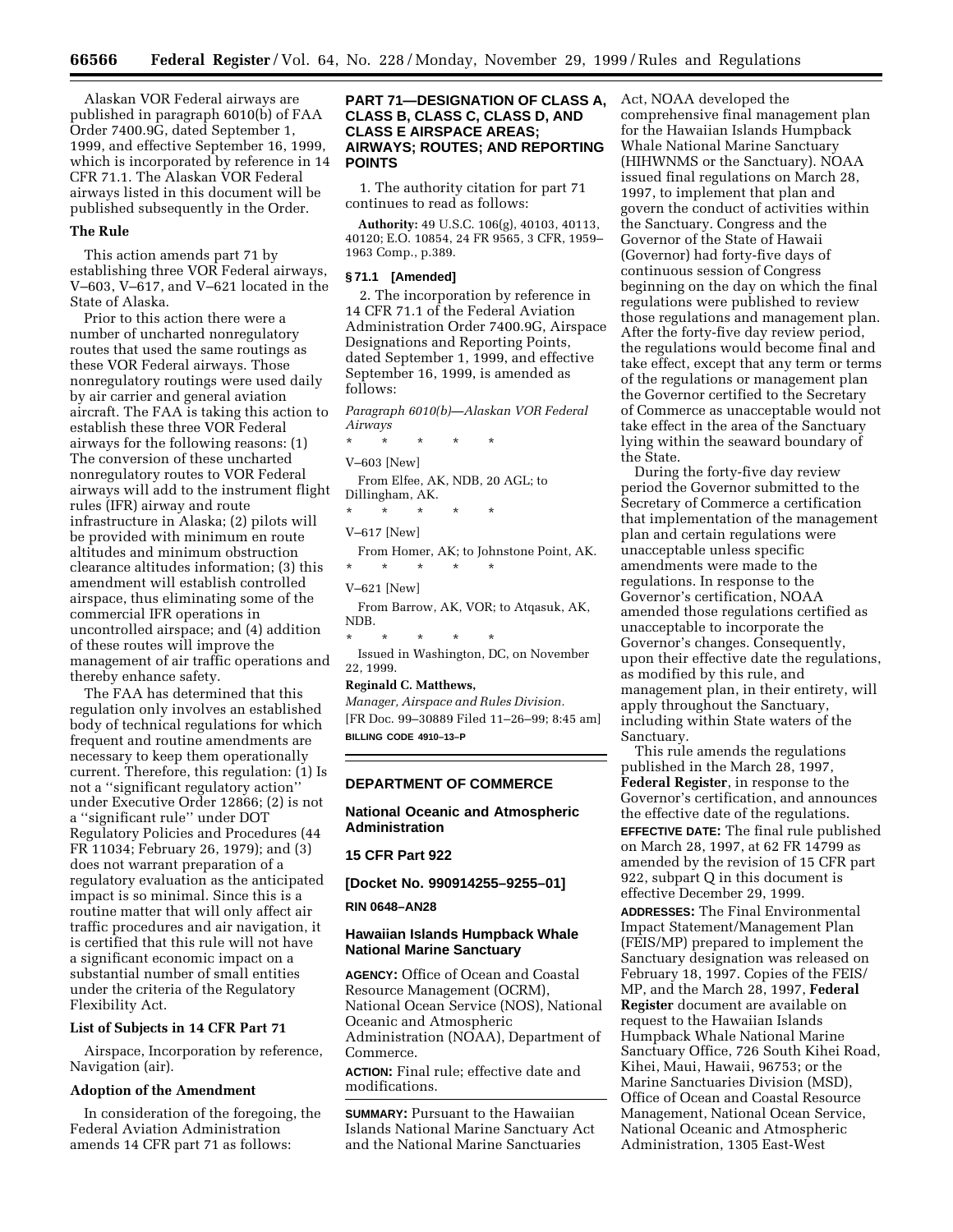Highway, SSMC–4, 11th Floor, Silver Spring, Maryland, 20910.

**FOR FURTHER INFORMATION CONTACT:** Allen Tom, Sanctuary Manager, Kihei, Maui, Hawaii, (808) 879–2818 (Maui), (808) 541–3184 (Oahu) or (800) 831– 4888 (inter-island toll-free).

# **SUPPLEMENTARY INFORMATION:**

### **I. Introduction**

The HIHWNMS was designated by the Hawaiian Islands National Marine Sanctuary Act (HINMSA; Title II, Subtitle C, Pub. L. No. 102–587) which was signed into law on November 4, 1992. The HINMSA directed the Secretary of Commerce to develop a comprehensive management plan and regulations for the Sanctuary pursuant to sections 303 and 304 of the National Marine Sanctuaries Act (NMSA) (also known as Title III of the Marine Protection, Research, and Sanctuaries Act of 1972), as amended, 16 U.S.C. 1431 *et seq.* The NMSA authorizes the designation of national marine sanctuaries and the development of management plans and regulations for national marine sanctuaries to protect their conservation, recreational, ecological, historical, research, educational, or aesthetic qualities.

The authority of the Secretary to designate national marine sanctuaries and implement designated sanctuaries was delegated to the Under Secretary of Commerce for Oceans and Atmosphere by the Department of Commerce, Organization Order 10–15, § 3.01(x) (Jan. 26, 1996). The authority to administer the other provisions of the NMSA was delegated to the Assistant Administrator for Ocean Services and Coastal Zone Management of NOAA by NOAA Circular 83–38, Directive 05–50 (Sept. 21, 1983, as amended).

## **II. Forty-five Day Review Period Under the National Marine Sanctuaries Act and Hawaiian Islands National Marine Sanctuary Act**

NOAA published final regulations on March 28, 1997, (62 FR 14799) to implement the HIHWNMS management plan and govern the conduct of activities within the HIHWNMS. Under the NMSA and HINMSA, Congress and the Governor had forty-five days of continuous session of Congress beginning on the day on which the final regulations were published to review the terms of designation (i.e., management plan and regulations). After forty-five days, the regulations would become final and take effect, except that any term or terms the Governor certified within the forty-five day period to the Secretary of

Commerce as unacceptable would not take effect in the area of the Sanctuary lying within the seaward boundary of the State. The following discusses the Governor's actions during the forty-five day period and corresponding modifications to the final regulations made by NOAA in response to those actions.

### *Certification by the Governor of Hawaii*

On June 5, 1997, during the forty-five day review period under the NMSA and HINMSA, the Governor of the State of Hawaii certified by letter to the Secretary of Commerce that implementation of the management plan and certain regulations were unacceptable in State waters. However, the management plan and regulations certified as unacceptable would be acceptable if NOAA amended the regulations and the intergovernmental Compact Agreement (Compact), developed by the State and NOAA, as requested in the Governor's certification letter. NOAA has amended the regulations and the Compact to incorporate the modifications requested by the Governor in his letter. By doing so, the regulations and management plan, as modified, are acceptable to the Governor and, therefore, will apply within State waters of the Sanctuary upon the effective date of these regulations.

The following is the text of the June 5, 1997, letter from the Governor of Hawaii to the Secretary of Commerce.

June 5, 1997.

Dr. D. James Baker,

*Under Secretary and Administrator, National Oceanic and Atmospheric Administration, Herbert C. Hoover Building, Room 5128, 14th Street and Constitution Avenue, N.W., Washington, D.C. 20230.*

Dear Dr. Baker: This is to inform you that I have agreed to include selected portions of State waters within the boundary of the Hawaiian Islands Humpback Whale National Marine Sanctuary (HIHWNMS). It is our intention to create a State-Federal partnership with the National Oceanic and Atmospheric Administration (NOAA) for management of the Sanctuary under the provisions of the HIHWNMS management plan, implementing regulations, and the intergovernmental compact agreement, with certain conditions to be applied to the portions of the Sanctuary within State waters. It is my understanding that if the conditions set forth below are not met, the Sanctuary designation and regulations shall not take effect and become final in State waters.

It is also my understanding that the inclusion of State waters within the Sanctuary boundary does not convey title to the Federal government; nor does the State relinquish authority over any State-owned submerged lands, waters or other Stateowned resources, including the power to lease or otherwise encumber the same.

In accordance with subsection 304(b)(1) of the National Marine Sanctuaries Act, the following terms are certified as unacceptable in state waters:

1. Sanctuary emergency regulations unless and until first approved by the Governor. Accordingly, the following sentence shall be added to section 922.185 CFR as published on March, 28, 1997: ''Emergency regulations shall not take effect in Hawaii territorial waters until approved by the Governor of Hawaii.''

2. Sanctuary fees for allowed public uses unless first approved by the Governor.

3. Requirements for the State of Hawaii or county governments to provide funding for the implementation of the Sanctuary management plan, regulations, or the intergovernmental compact agreement.

4. Sanctuary fishing regulations in State waters unless established by the Board of Land and Natural Resources.

5. NOAA's Preferred Sanctuary boundary in State waters except the waters:

a. from Kailiu Point eastward to Mokolea Pt. on Kauai;

b. from Puaena point northward to Mahie Point (just south of Kahana Bay) and from the Ala Wai Canal (Diamond Head side) eastward to Makapuu Pt. on Oahu;

c. from Ilio Pt. south and eastward to Cape Halawa on Molokai;

d. from Lipoa Point south to Hanamanioa Lighthouse on Maui;

e. all State waters surrounding Lanai; f. from Upolu Pt. south to Keahole Pt. on Hawaii.

Accordingly, NOAA shall amend 15 C.F.R. Section 181 and Appendix A to the HIHWNM Sanctuary Regulations to reflect the State Boundary Selected.

6. Implementation of the management plan in its entirety unless the Intergovernmental Compact Agreement includes the following:

a. The Governor shall designate a State employee to serve as an equal partner to work in consultation with the Sanctuary Manager for the oversight of Sanctuary operations. The State of Hawaii and NOAA shall manage the Sanctuary through a cooperative partnership and consult on all management activities throughout the Sanctuary. The intent of this partnership is that the final resolution of any management issues resulting in policy conflicts between the State and NOAA shall be decided by the managing partners consistent with State and Federal laws.

b. The State reserves the right to initiate proposed changes to the management plan, and NOAA, if necessary, shall initiate the Federal rule promulgation process required to make revisions to Sanctuary regulations requested by the State.

c. The goals and objectives of the Sanctuary management plan were developed to complement and coordinate existing management efforts, and, in part, to address some of the objectives and policies contained in the National Marine Fisheries Service (NMFS) Final Recovery Plan (Recovery Plan) for the Humpback Whale. Throughout the implementation of the management plan, therefore, NOAA's Sanctuaries & Reserves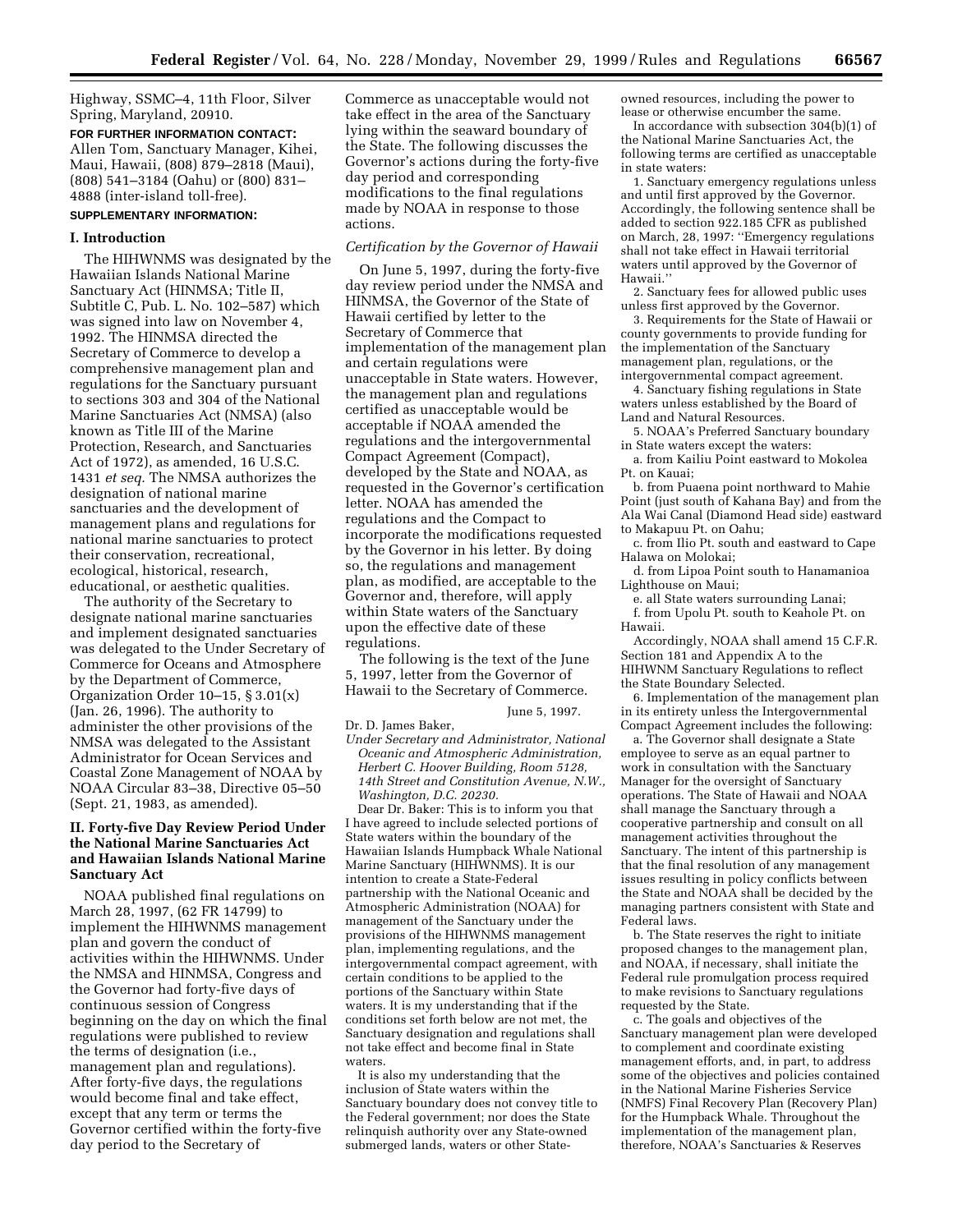Division in coordination with the State, will consult with NMFS to evaluate the effectiveness of existing management efforts in achieving those objectives and policies, including whether additional measures (e.g., regulations or critical habitat) to protect the humpback whale and its habitat are needed. Prior to making a final decision on whether to designate critical habitat for humpback whales in Hawaii state waters under the Endangered Species Act, NOAA will fully involve and consult with the State.

d. The designation of the Sanctuary does not limit or restrict in any way State or federal government actions to respond to oil or hazardous material spill. The Sanctuary will work within established procedures of the Oceania Regional Response Team for oil or hazardous material spill response and planning.

e. Section 304(e) of the National Marine Sanctuaries Act requires the Secretary of Commerce to review the Sanctuary's Management Plan and implementing regulations every five years, evaluate the substantive progress toward implementing the management plan and goals for the Sanctuary, especially the effectiveness of the site-specific management techniques, and revise the management plan as necessary to fulfill the purposes and policies of the Act. When the Management Plan and implementing regulations for the HIHWNMS are re-evaluated, the Secretary of Commerce will re-propose the management plan and regulations in their entirety and the State of Hawaii will have the opportunity to review the Management Plan and regulations, in their entirety, and indicate if any of all of the terms are unacceptable, in which case the unacceptable terms shall not take effect in State waters.

Accordingly, the following provisions shall be added to 15 CFR section 922.180: ''Section 304(e) of the National Marine Sanctuaries Act requires the Secretary to review management plans and regulations every five years, and make necessary revisions. Upon completion of the five year review of the Sanctuary management plan and regulations, the Secretary will re-propose the Sanctuary regulations in their entirety with any proposed changes thereto. The Governor of the State of Hawaii will have the opportunity to review the re-proposed regulations before they take effect and if the Governor certifies such regulations as unacceptable, they will not take effect in State waters of the Sanctuary.''

We believe that implementation of the plan provides for balanced protection of Hawaii's endangered State marine mammal and its marine habitat, and advances the state and federal commitment to jointly manage these resources. We look forward to that continuing relationship.

With warmest personal regards,

#### Aloha,

*Benjamin J. Cayetano.* cc: Mr. Allen Tom, NOAA

### *NOAA's Response to Governor's Certification*

In response to the Governor's certification of June 5, 1997, NOAA has amended those regulations certified by the Governor as being unacceptable in

State waters. With the modifications, the entire regulations and management plan are accepted by the Governor and will apply throughout the Sanctuary, including within State waters of the Sanctuary, upon their effective date. The basis and purpose of the changes to the regulations are as follows. (1) Per item number 1 of the

Governor's letter which certified as unacceptable in State waters emergency regulations unless first approved by the Governor, § 922.185 of subpart Q is amended by adding ''Emergency regulations shall not take effect in Hawaii State waters until approved by the Governor of Hawaii.'' This is consistent with the management plan which provides that any new regulation or substantive modification to existing Sanctuary regulations will require the Governor's approval in order to take effect in State waters of the Sanctuary. (2) Item 2 of the Governor's

certification certified as unacceptable in State waters Sanctuary user fees unless first approved by the Governor. However, by law NOAA is precluded from instituting any user fees under the HINMSA or NMSA for any activity within the Sanctuary or any use of the Sanctuary or its resources. Consequently, no amendment to the Sanctuary regulations is necessary. By law, the term ''user fee'' does not include any fee authorized by section 310 of the NMSA (Special Use Permits); any gift or donation received under section 311 of the NMSA; or any monetary or in-kind contributions under section 316 of the NMSA.

(3) Item 3 of the Governor's certification certified as unacceptable in State waters requirements for the State of Hawaii or County governments to provide funding for the implementation of the management plan, regulations or Intergovernmental Compact Agreement. No changes were made to the regulations as regards this item of the Governor's certification because there is no regulatory component necessary for its implementation. There is no mandate in the management plan for the State or counties to provide funding for the Sanctuary. Further, as stated in the March 28, 1997, **Federal Register** document, the final regulations contain no Federal mandates and therefore are not subject to the Unfunded Mandates Reform Act of 1995.

(4) Per item number 4 of the Governor's letter which certified as unacceptable in State waters Sanctuary fishing regulations unless established by the State of Hawaii's Board of Land and Natural Resources, NOAA amended § 922.184 of subpart Q by adding a new paragraph (c) to read ''Any Sanctuary fishery regulations shall not take effect

in Hawaii State waters until established by the State Board of Land and Natural Resources.'' The Governor's certification did not specify a particular regulation to be amended, but NOAA determined that an appropriate place for such provision is in the Sanctuary specific regulations at a new § 922.184(c) of subpart Q. Again, this provision is consistent with the portion of the management plan that provides that any new regulation must be approved by the State (Governor) in order to take effect in State waters of the Sanctuary.

(5) Per item number 5 of the Governor's letter which certified as unacceptable in State waters NOAA's preferred Sanctuary boundary, except the waters:

a. from Kailiu Point, eastward to Mokolea Point on Kauai;

b. from Puaena Point northward to Mahie Point (just south of Kahana Bay) and from the Ala Wai Canal (Diamond Head side) eastward to Makapuu Point on Oahu;

c. from Ilio Point south and eastward to Cape Halawa on Molokai;

d. from Lipoa Point south to Hanamanioa Lighthouse on Maui;

e. all State waters around Lanai;

f. from Upolu Point south to Keahole Point on Hawaii;

NOAA has amended § 922.181 and Appendix A to subpart Q to reflect the modified final Sanctuary boundary to accommodate the Governor's requested changes and to clarify boundary end points. The following list summarizes the changes made, in consultation with the state, to NOAA's preferred alternative boundary listed in the final management plan and regulations. Unless otherwise stated, the boundary goes from the shoreline to the 100 fathom (600 feet) isobath.

#### Kauai

The location of the western boundary point (Kailiu Point) remains unchanged. The eastern boundary point was changed from Makahuena Point to Mokolea Point to reflect the Governor's letter. Both Hanamaulu Bay and Nawiliwili Harbor were removed from the excluded harbors list since they are no longer physically located within the Sanctuary boundary.

### North Oahu

No changes were made to the location of Puaena Point and Mahie Point as identified in the final management plan. However, the final language states from ''Puaena Point *eastward* to Mahie Point (just south of Kahana Bay)'' using *eastward* instead of *northward* to more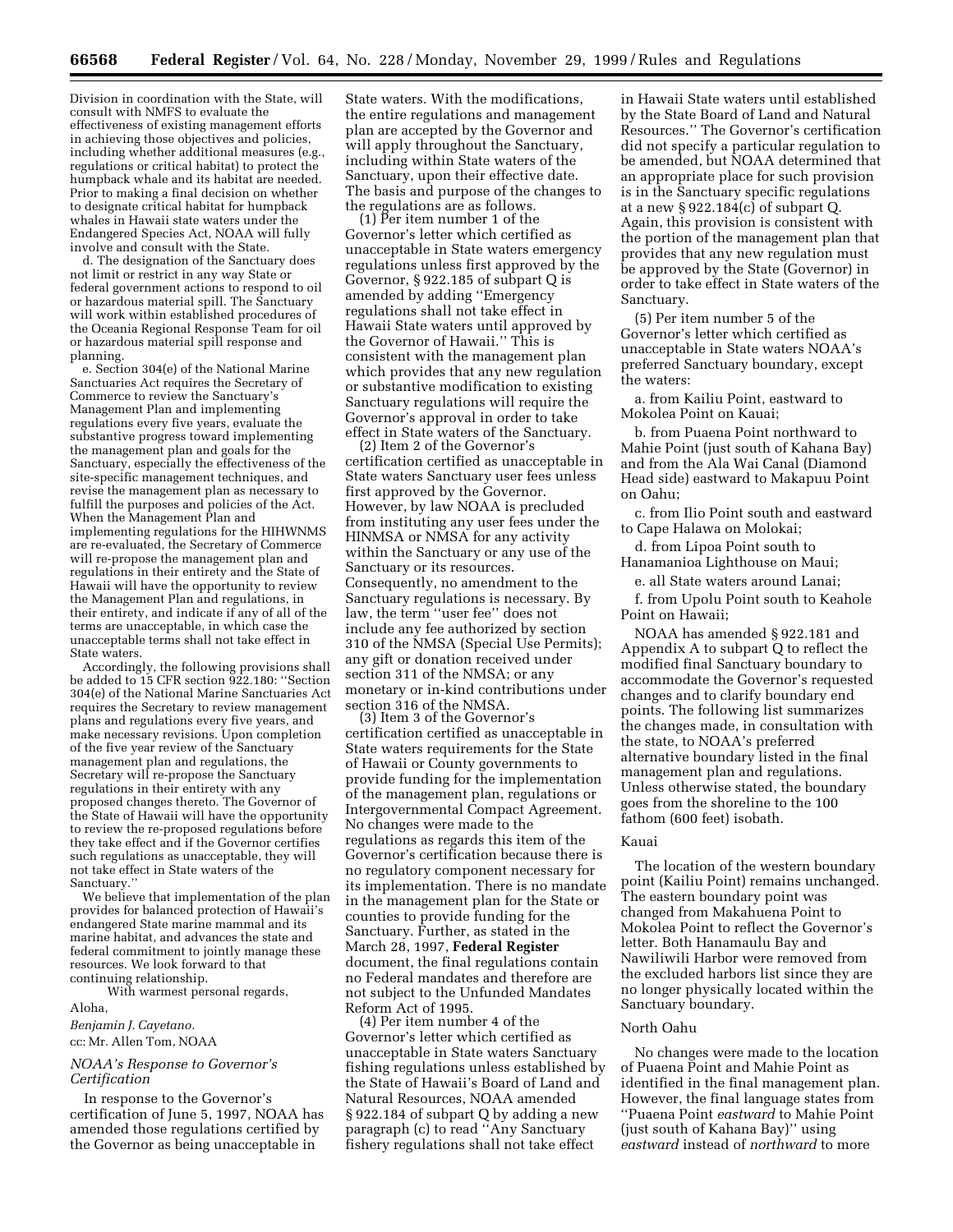accurately reflect the location of the point.

### South Oahu

The Governor's letter requested that the Oahu western boundary point start from the Ala Wai Canal (Diamond Head side). Further consultation with the State of Hawaii clarified the location of this point to be at the Kapahulu Groin in Waikiki, which is the intersection of a perpendicular line from where the Ala Wai Canal begins (near Diamond Head) and the ocean. The Ala Wai Small Boat Basin was removed from the excluded harbors list since it no longer is physically located within the Sanctuary boundary. NOAA also generated two closure bounds (see bounds #21 and #22 on Figure 2 in Appendix A to the final rule) to clarify that Kaupa Pond (Hawaii Kai) is not included in the boundary. The original boundary file given to NOAA from the state mistakenly included this area. The two closure bounds were drawn at the outer side of the bridges for the coast highway crossing the two outlets.

Maui County (Maui, Molokai, Lanai, Penguin Bank)

The final boundary around Maui County was modified to reflect the Governor's request to include the areas from Cape Halawa, Molokai south and westward to Ilio Point, and from Lipoa Point, Maui south to the Hanamanioa Lighthouse. No changes were made to the boundary around Lanai or Penguin Bank. In consultation with the State of Hawaii, the boundary between Cape Halawa, Molokai and Lipoa Point, Maui (across the deepwater Pailolo Channel) was redrawn as a straight line to simplify the boundary. NOAA generated additional boundary coordinates to construct the boundary around the northeast shore of Kahoolawe. This line follows a 3 nautical mile arc around the island of Kahoolawe, which is not included within the Sanctuary, and intersects the 100 fathom line. NOAA also provided some coordinates for a technical closure correction of the boundary in an area north of Kahoolawe (see bound #11 in Figure 2, Appendix A to the final rule). This is an area of complex bathymetry, where the 100 fathom isobath varies tremendously. NOAA and the State agreed to simplify the boundary in the area by drawing a line across the area, thus eliminating the area of complex bathymetry. This was depicted in both the draft and final environmental impact statements and management plans. Kahului Harbor on Maui was removed from the excluded harbors list since it no longer is

physically located within the Sanctuary boundary.

### Hawaii (Big Island)

The Sanctuary boundary around the Big Island was modified to reflect the Governor's letter requesting that the boundary start at Upolu Pt. and go south to Keahole Point. Hilo Harbor, Honokohau Boat Harbor, and Keauhou Bay boat harbors were removed from the excluded harbor list since they are no longer physically located within the Sanctuary boundary.

These boundary changes made in response to the Governor's certification are within the range of boundary alternatives contained in the draft and final environmental impact statements/ management plans for the Sanctuary, and within the scope of the boundary identified in the final regulations published on March 28, 1997. The list of ports and harbors excluded from the Sanctuary boundary has also been modified according to the revised final Sanctuary boundary.

(6) Per item number 6 of the Governor's letter which certifies as unacceptable in State waters the implementation of the management plan unless the Intergovernmental Compact Agreement and § 922.180 is amended to add a provision regarding a five year review of the management plan and regulations, § 922.180 of subpart Q is amended by adding:

Section 304(e) of the NMSA requires the Secretary to review management plans and regulations every five years, and make necessary revisions. Upon completion of the five year review of the Sanctuary management plan and regulations, the Secretary will repropose the Sanctuary management plan and regulations in their entirety with any proposed changes thereto. The Governor of the State of Hawaii will have the opportunity to review the reproposed management plan and regulations before they take effect and if the Governor certifies any term or terms of the management plan or regulations as unacceptable, the unacceptable term or terms will not take effect in State waters of the Sanctuary.

A corresponding amendment, as well as other amendments to address elements of item 6 of the Governor's letter, have also been made to the Compact Agreement which was signed by the Governor on May 4, 1998. The modification to the regulation essentially codifies the requirement under the NMSA to conduct reviews of Sanctuary management plans and regulations every five years. In the HIHWNMS context, NOAA has determined that at the conclusion of the five year review of the Sanctuary, it will repropose the regulations and

management plan for the Governor's review, similar to the forty-five day review period under the NMSA that preceded this notice.

For clarity, this document publishes the revised Sanctuary specific regulations at 15 CFR part 922, subpart Q in their entirety, which will replace subpart Q as published in the March 28, 1997 **Federal Register** document. Consequently, subpart Q as published in this rule and all remaining regulations in the March 28, 1997, rule shall become effective December 29, 1999.

### **III. Summary of the Changes to the Final Regulations at Subpart Q**

The following summarizes the Sanctuary regulations at 15 CFR part 922, subpart Q, as modified by this document. Except as noted below, this section remains the same as in the March 28, 1997, **Federal Register** document. With the changes, the final rule published on March 28, 1997, at 62 FR 14799, and the revision of 15 CFR part 922, subpart Q, in this document shall apply throughout the Sanctuary, including within State waters of the Sanctuary, on December 29, 1999.

Section 922.180 sets forth the purpose of the regulations—to implement the designation of the Hawaiian Islands Humpback Whale National Marine Sanctuary by regulating activities affecting the resources of the Sanctuary or any of the qualities, values, or purposes for which the Sanctuary was designated, in order to protect, preserve, and manage the conservation, ecological, recreational, research, educational, historical, cultural, and aesthetic resources and qualities of the area. Section 922.180 also describes the five-year review of the management plan and regulations for the Sanctuary.

Section 922.181 and Appendix A to subpart Q set forth the boundary of the Sanctuary. Appendix A provides a text description of the Sanctuary boundary with specific lateral closure points and exclusion areas. The Sanctuary boundary is also depicted in Figures 1– 3. Digital files, available in three common formats (ESRI Shape File, MapInfo Tables, and an ASCII Exchange Format) are available from the Sanctuary office in Kihei, Maui, at the address listed above. These digital geographies are the best available representation of the verbal legal delineation and were derived from: the Hawaiian shoreline as supplied by State of Hawaii through the Office of Planning GIS Office, the agreed lateral boundary and exclusion areas, and the 100 fathom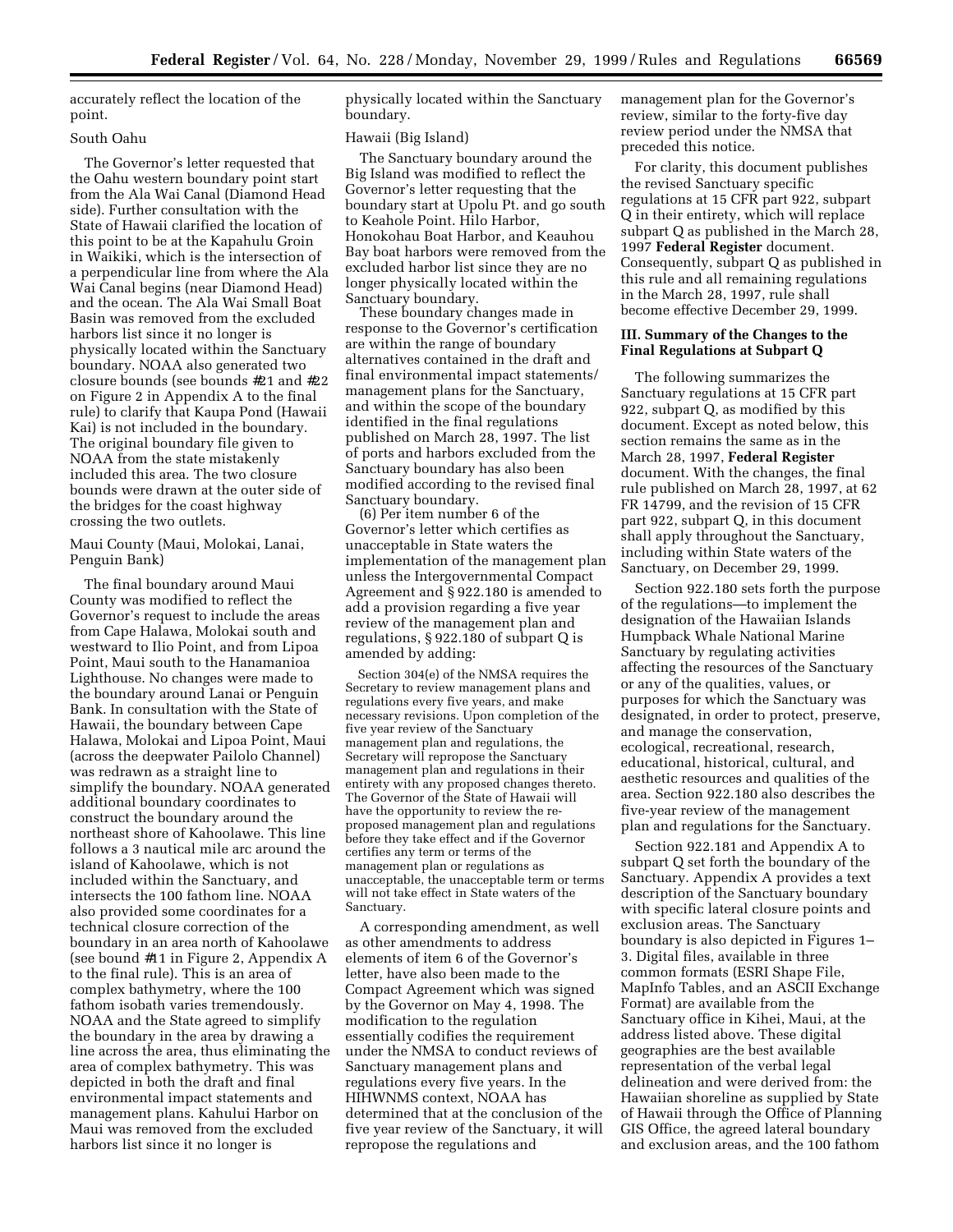isobath digitized from the following 1:80,000 scale NOAA nautical charts:

19327—West Coast of Hawaii (9th ED, 4/29/ 89),

19347—Channels between Molokai, Maui, Lanai, and Kahoolawe (17th ED, 12/13/ 97),

19351—Channels between Oahu, Molokai, and Lanai (8th ED, 7/01/1989),

19357—Island of Oahu (20th ED, 9/21/1996), and

19381—Island of Kauai (8th ED, 7/17/1993)].

For the portion of the Lanai region of the HIHWNMS west of Chart 19351, [157°42.8′ west] the 100 fathom contour was derived from the 1:250,000 chart 19340—*Hawaii to Oahu* (24th ED, 1/09/1993).

All digital geography data have been referenced to WGS84 (NAD83) and have been converted to geographic (latitude and longitude) coordinates.

Section 922.184(c) provides that any Sanctuary fishing regulations will not take effect in State waters until established by the State Board of Land and Natural Resources.

Section 922.185 provides that where necessary to prevent or minimize the destruction of, loss of, or injury to a Sanctuary resource, or imminent risk of such destruction of, loss of, or injury, any and all activities are subject to immediate temporary regulation, including prohibition. No emergency regulation will take effect in State waters of the Sanctuary until approved by the Governor of Hawaii.

### **IV. Miscellaneous Rulemaking Requirements**

Except as noted below, this section remains the same as in the March 28, 1997 **Federal Register** notice.

#### *National Marine Sanctuaries Act*

Section 304 of the National Marine Sanctuaries Act provides that Congress and the Governor have forty-five days of continuous session of Congress beginning on the day on which the final regulations were published to review the terms of designation (i.e., regulations and management plan). After forty-five days, the regulations would become final and take effect, except that any term or terms of the regulations or management plan the Governor certified to the Secretary of Commerce as unacceptable would not take effect in the State waters portion of the Sanctuary. The forty-five day review period began on March 28, 1997, the date the final regulations were published in the **Federal Register**, and concluded on June 6, 1997. During that period the Governor submitted to the Secretary a certification that the management plan and certain regulations were unacceptable unless

specific amendments were made to such regulations. NOAA amended those regulations certified as unacceptable by incorporating the Governor's changes. Consequently, upon their effective date the regulations, as revised by this **Federal Register** document, and management plan, in their entirety, will apply throughout the Sanctuary, including within State waters of the Sanctuary.

#### *Administrative Procedure Act*

The final Sanctuary regulations at 15 CFR part 922, subpart Q, which were promulgated on March 28, 1997, through notice and comment rulemaking, have been amended pursuant to and consistent with the procedures required under the National Marine Sanctuaries Act and Hawaiian Islands National Marine Sanctuary Act. The NMSA and HINMSA provide that during the review period of forty-five day continuous session of Congress, the Governor may certify to the Secretary of Commerce any regulation as unacceptable and, if the Governor so certifies, the regulation shall not take effect in the State waters portion of the Sanctuary. As the changes requested by the Governor and herein made by NOAA are within the scope of the proposed and final rules, additional prior notice and opportunity for public comment are not required by 5 U.S.C. 553. The basis and purpose of the changes to the final regulations requested by the Governor have been set forth above.

#### **List of Subjects in 15 CFR Part 922**

Administrative practice and procedure, Coastal zone, Education, Environmental protection, Marine resources, Natural resources, Penalties, Recreation and recreation areas, Reporting and recordkeeping requirements, Research.

Dated: October 29, 1999.

#### **Ted Lillestolen,**

*Deputy Assistant Administrator for Ocean Services and Coastal Zone Management.*

### **PART 922—NATIONAL MARINE SANCTUARY PROGRAM REGULATIONS**

Accordingly, for the reasons set forth above, 15 CFR part 922 is amended by revising subpart Q to read as follows:

## **Subpart Q—Hawaiian Islands Humpback Whale National Marine Sanctuary**

Section 922.180 Purpose. 922.181 Boundary. 922.182 Definitions. 922.183 Allowed activities. 922.184 Prohibited activities. 922.185 Emergency regulations. 922.186 Penalties; appeals.<br>922.187 Interagency cooper

Interagency cooperation.

#### **Appendix A to Subpart Q—Hawaiian Islands Humpback Whale National Marine Sanctuary Boundary Description and Coordinates of the Lateral Boundary Closures and Excluded Areas**

**Authority:** 16 U.S.C. 1431 *et seq.* and subtitle C, title II, Pub. L. 102–587, 106 Stat. 5055.

### **Subpart Q—[Revised]**

#### **§ 922.180 Purpose.**

(a) The purpose of the regulations in this subpart is to implement the designation of the Hawaiian Islands Humpback Whale National Marine Sanctuary by regulating activities affecting the resources of the Sanctuary or any of the qualities, values, or purposes for which the Sanctuary was designated, in order to protect, preserve, and manage the conservation, ecological, recreational, research, educational, historical, cultural, and aesthetic resources and qualities of the area. The regulations are intended to supplement and complement existing regulatory authorities; to facilitate to the extent compatible with the primary objective of protecting the humpback whale and its habitat, all public and private uses of the Sanctuary, including uses of Hawaiian natives customarily and traditionally exercised for subsistence, cultural, and religious purposes, as well as education, research, recreation, commercial and military activities; to reduce conflicts between compatible uses; to maintain, restore, and enhance the humpback whale and its habitat; to contribute to the maintenance of natural assemblages of humpback whales for future generations; to provide a place for humpback whales that are dependent on their Hawaiian Islands wintering habitat for reproductive activities, including breeding, calving, and nursing, and for the long-term survival of their species; and to achieve the other purposes and policies of the HINMSA and NMSA.

(b) These regulations may be modified to fulfill the Secretary's responsibilities for the Sanctuary, including the provision of additional protections for humpback whales and their habitat, if reasonably necessary, and the conservation and management of other marine resources, qualities and ecosystems of the Sanctuary determined to be of national significance. The Secretary shall consult with the Governor of the State of Hawaii on any modification to the regulations contained in this part. For any modification of the regulations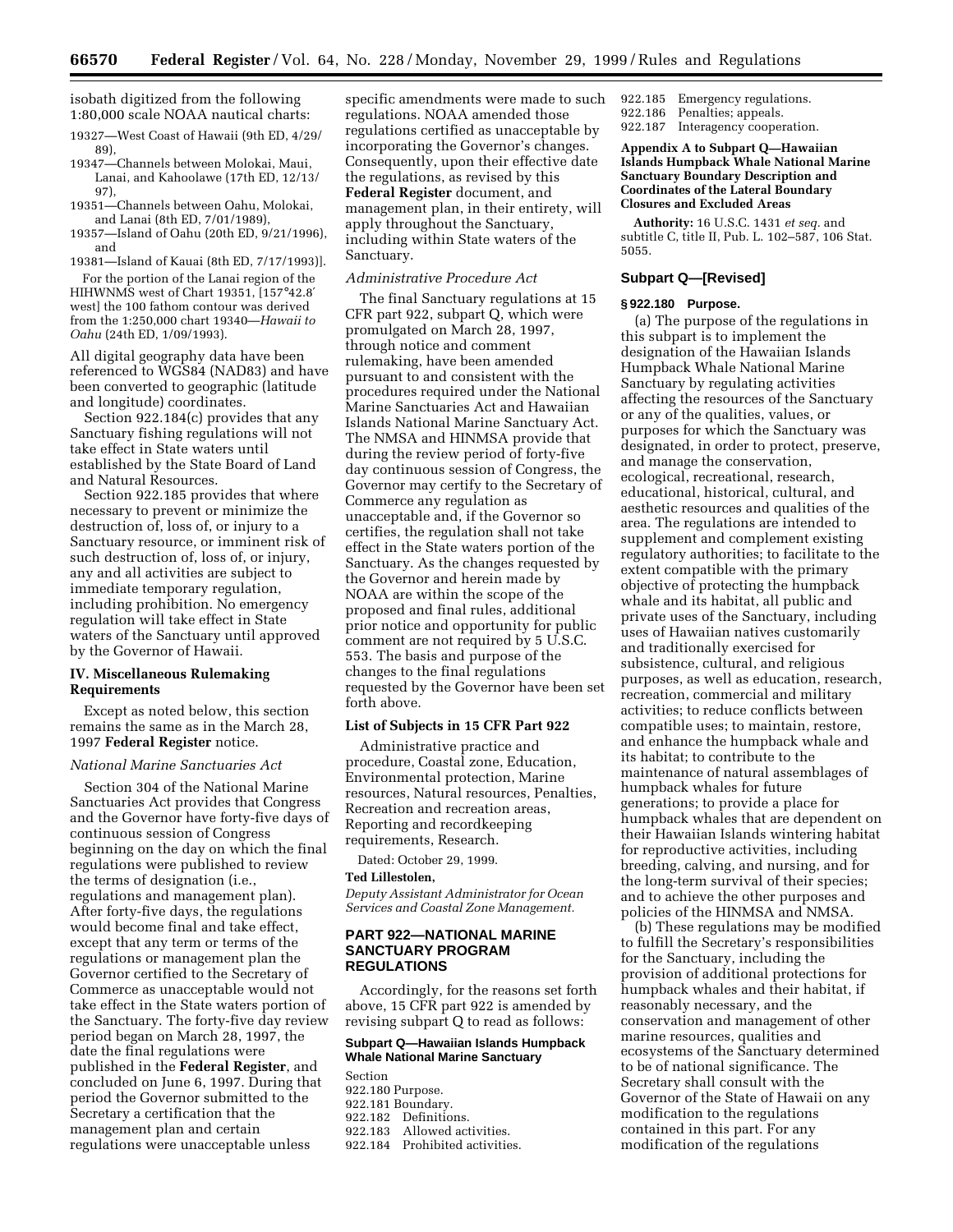contained in this part that would constitute a change in a term of the designation, as contained in the Designation Document for the Sanctuary, the Secretary shall follow the applicable requirements of sections 303 and 304 of the NMSA, and sections 2305 and 2306 of the HINMSA.

(c) Section 304(e) of the NMSA requires the Secretary to review management plans and regulations every five years, and make necessary revisions. Upon completion of the five year review of the Sanctuary management plan and regulations, the Secretary will repropose the Sanctuary management plan and regulations in their entirety with any proposed changes thereto. The Governor of the State of Hawaii will have the opportunity to review the re-proposed management plan and regulations before they take effect and if the Governor certifies any term or terms of such management plan or regulations as unacceptable, the unacceptable term or terms will not take effect in State waters of the Sanctuary.

#### **§ 922.181 Boundary.**

(a) Except for excluded areas described in paragraph (b) of this section, the Hawaiian Islands Humpback Whale National Marine Sanctuary consists of the submerged lands and waters off the coast of the Hawaiian Islands seaward from the shoreline, cutting across the mouths of rivers and streams:

(1) To the 100-fathom (183 meter) isobath from Kailiu Point eastward to Mokolea Point, Kauai;

(2) To the 100-fathom (183 meter) isobath from Puaena Point eastward to Mahie Point, and from the Kapahulu Groin in Waikiki eastward to Makapuu Point, Oahu;

(3) To the 100-fathom (183 meter) isobath from Cape Halawa, Molokai, south and westward to Ilio Point, Molokai; southwestward to include Penguin Banks; eastward along the east side of Lanai; to the waters seaward of the three nautical mile limit north of Kahoolawe, to the Hanamanoia Lighthouse on Maui, and northward along the shoreline to Lipoa Point, Maui;

(4) To the deep water area of Pailolo Channel from Cape Halawa, Molokai, to Lipoa Point, Maui, and southward;

(5) To the 100-fathom (183 meter) isobath from Upolu Point southward to Keahole Point, Hawaii.

(b) Excluded from the Sanctuary boundary are the following commercial ports and small boat harbors:

*Hawaii (Big Island)* Kawaihae Boat Harbor & Small Boat Basin *Lanai* Kaumalapau Harbor, Manele Harbor *Maui*

Lahaina Boat Harbor Maalaea Boat Harbor

*Molokai*

Hale o Lono Harbor Kaunakakai Harbor

## *Oahu*

Kuapa Pond (Hawaii Kai)

(c) The coordinates of the lateral extents of each boundary area within the Sanctuary boundary appear in Appendix A of this subpart Q.

### **§ 922.182 Definitions.**

(a) *Acts* means the Hawaiian Islands National Marine Sanctuary Act (HINMSA; sections 2301–2307 of Pub. L. 102–587), and the National Marine Sanctuaries Act (NMSA; also known as Title III of the Marine Protection, Research, and Sanctuaries Act (MPRSA), as amended, 16 U.S.C. 1431 *et seq.*).

*Adverse impact* means an impact that independently or cumulatively damages, diminishes, degrades, impairs, destroys, or otherwise harms.

*Alteration of the seabed* means drilling into, dredging, or otherwise altering a natural physical characteristic of the seabed of the Sanctuary; or constructing, placing, or abandoning any structure, material, or other matter on the seabed of the Sanctuary.

*Habitat* means those areas that provide space for individual and population growth and normal behavior of humpback whales, and include sites used for reproductive activities, including breeding, calving and nursing.

*Military activities* means those military activities conducted by or under the auspices of the Department of Defense and any combined military activities carried out by the Department of Defense and the military forces of a foreign nation.

*Sanctuary* means the Hawaiian Islands Humpback Whale National Marine Sanctuary.

*Sanctuary resource* means any humpback whale, or the humpback whale's habitat within the Sanctuary.

*Shoreline* means the upper reaches of the wash of the waves, other than storm or seismic waves, at high tide during the season of the year in which the highest wash of the waves occurs, usually evidenced by the edge of vegetation growth, or the upper limit of debris left by the wash of the waves.

*Take or taking a humpback whale* means to harass, harm, pursue, hunt, shoot, wound, kill, trap, capture, collect or injure a humpback whale, or to attempt to engage in any such conduct. The term includes, but is not limited to, any of the following activities: collecting any dead or injured humpback whale, or any part thereof; restraining or detaining any humpback whale, or any part thereof, no matter how temporarily; tagging any humpback whale; operating a vessel or aircraft or doing any other act that results in the disturbing or molesting of any humpback whale.

(b) Other terms appearing in the regulations in this subpart are defined at 15 CFR 922.3, and/or in the Marine Protection, Research, and Sanctuaries Act, as amended, 33 U.S.C. 1401 *et seq.*, and 16 U.S.C. 1431 *et seq.*

### **§ 922.183 Allowed activities.**

(a) All activities except those prohibited by § 922.184 may be undertaken in the Sanctuary subject to any emergency regulations promulgated pursuant to § 922.185, subject to the interagency cooperation provisions of section 304(d) of the NMSA [16 U.S.C. 1434(d)] and § 922.187 of this subpart, and subject to the liability established by section 312 of the NMSA and § 922.46 of this part. All activities are also subject to all prohibitions, restrictions, and conditions validly imposed by any other Federal, State, or county authority of competent jurisdiction.

(b) Included as activities allowed under the first sentence of paragraph (a) of this § 922.183 are all classes of military activities, internal or external to the Sanctuary, that are being or have been conducted before the effective date of these regulations, as identified in the Final Environmental Impact Statement/ Management Plan. Paragraphs (a)(1) through (a)(5) of § 922.184 do not apply to these classes of activities, nor are these activities subject to further consultation under section 304(d) of the NMSA.

(c) Military activities proposed after the effective date of these regulations are also included as allowed activities under the first sentence of paragraph (a) of this § 922.183. Paragraphs (a)(1) through (a)(5) of § 922.184 apply to these classes of activities unless—

(1) they are not subject to consultation under section 304(d) of the NMSA and § 922.187 of this subpart, or

(2) upon consultation under section 304(d) of the NMSA and § 922.187 of this subpart, NOAA's findings and recommendations include a statement that paragraphs (a)(1) through (a)(5) of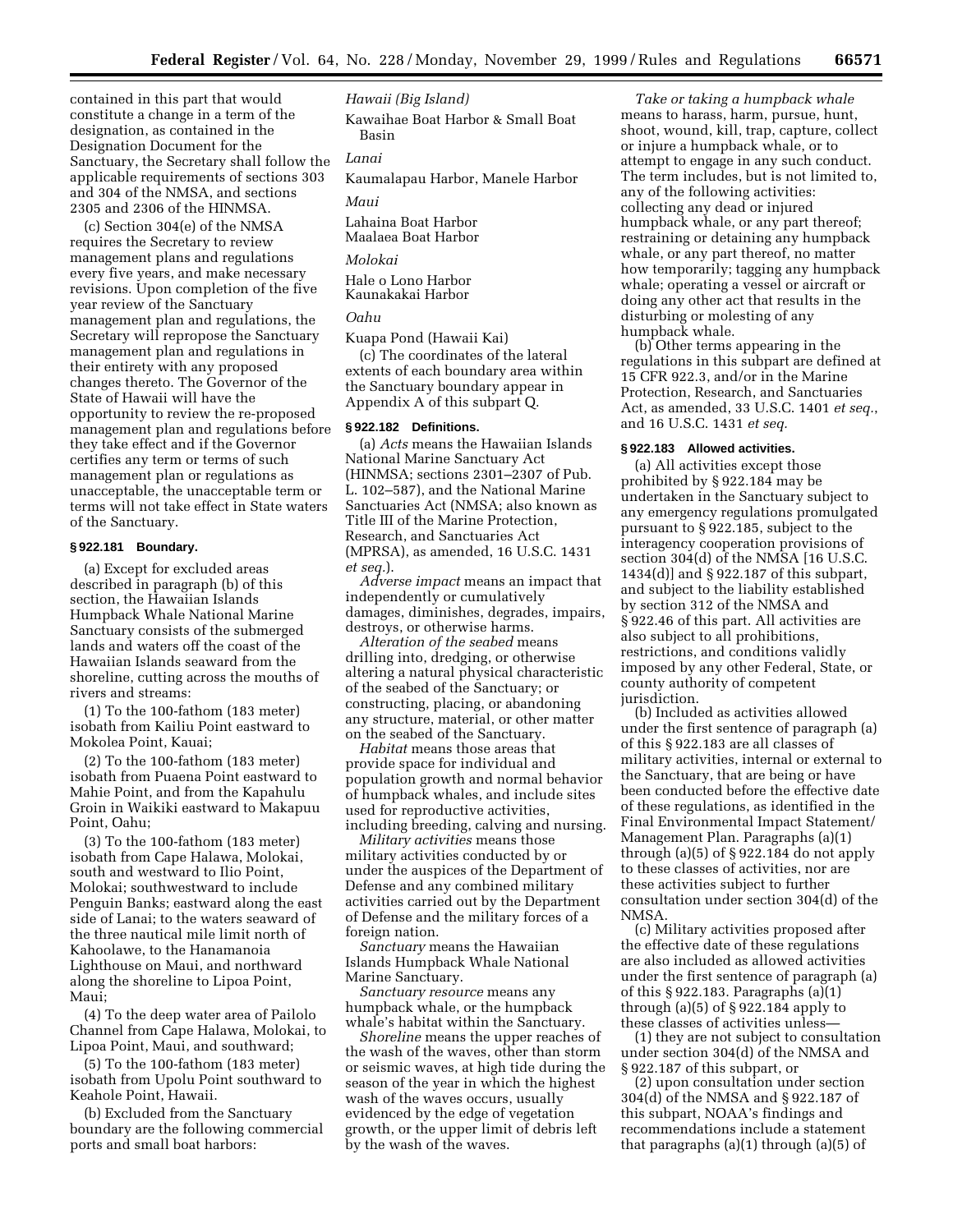§ 922.184 do not apply to the military activity.

(d) If a military activity described in paragraphs (b) or  $(c)(2)$  of this § 922.183 is modified such that it is likely to destroy, cause the loss of, or injure a Sanctuary resource in a manner significantly greater than was considered in a previous consultation under section 304(d) of the NMSA and § 922.187 of this subpart, or if the modified activity is likely to destroy, cause the loss of, or injure any Sanctuary resource not considered in a previous consultation under section 304(d) of the NMSA and § 922.187 of this subpart, the modified activity will be treated as a new military activity under paragraph (c) of this section.

(e) If a proposed military activity subject to section 304(d) of the NMSA and § 922.187 of this subpart is necessary to respond to an emergency situation and the Secretary of Defense determines in writing that failure to undertake the proposed activity during the period of consultation would impair the national defense, the Secretary of the military department concerned may request the Director that the activity proceed during consultation. If the Director denies such a request, the Secretary of the military department concerned may decide to proceed with the activity. In such case, the Secretary of the military department concerned shall provide the Director with a written statement describing the effects of the activity on Sanctuary resources once the activity is completed.

### **§ 922.184 Prohibited activities.**

(a) The following activities are prohibited and thus unlawful for any person to conduct or cause to be conducted.

(1) Approaching, or causing a vessel or other object to approach, within the Sanctuary, by any means, within 100 yards of any humpback whale except as authorized under the Marine Mammal Protection Act, as amended (MMPA), 16 U.S.C. 1361 *et seq.*, and the Endangered Species Act, as amended (ESA), 16 U.S.C. 1531 *et seq.*;

(2) Operating any aircraft above the Sanctuary within 1,000 feet of any humpback whale except as necessary for takeoff or landing from an airport or runway, or as authorized under the MMPA and the ESA;

(3) Taking any humpback whale in the Sanctuary except as authorized under the MMPA and the ESA;

(4) Possessing within the Sanctuary (regardless of where taken) any living or dead humpback whale or part thereof taken in violation of the MMPA or the ESA;

(5) Discharging or depositing any material or other matter in the Sanctuary; altering the seabed of the Sanctuary; or discharging or depositing any material or other matter outside the Sanctuary if the discharge or deposit subsequently enters and injures a humpback whale or humpback whale habitat, provided that such activity:

(i) requires a Federal or State permit, license, lease, or other authorization; and

(ii) is conducted:

(A) without such permit, license, lease, or other authorization, or

(B) not in compliance with the terms or conditions of such permit, license, lease, or other authorization.

(6) Interfering with, obstructing, delaying or preventing an investigation, search, seizure or disposition of seized property in connection with enforcement of either of the Acts or any regulations issued under either of the Acts.

(b) The prohibitions in paragraphs (a)(1) through (a)(5) of this § 922.184 do not apply to activities necessary to respond to emergencies threatening life, property or the environment; or to activities necessary for valid law enforcement purposes. However, while such activities are not subject to paragraphs (a)(1) through (a)(5) of this § 922.184, this paragraph (b) does not exempt the activity from the underlying prohibition or restriction under other applicable laws and regulations (e.g., MMPA, ESA, and CWA).

(c) Any Sanctuary fishery regulations shall not take effect in Hawaii State waters until established by the State Board of Land and Natural Resources.

### **§ 922.185 Emergency regulations.**

Where necessary to prevent or minimize the destruction of, loss of, or injury to a Sanctuary resource, or to minimize the imminent risk of such destruction, loss, or injury, any and all activities are subject to immediate temporary regulation, including prohibition. Before issuance of such regulations the Director shall consult to the extent practicable with any relevant Federal agency and the Governor of the State of Hawaii. Emergency regulations shall not take effect in State waters of the Sanctuary until approved by the Governor of Hawaii.

#### **§ 922.186 Penalties; appeals.**

(a) Pursuant to section 307 of the NMSA, each violation of either of the Acts, or any regulation in this subpart is subject to a civil penalty of not more than \$100,000. Each such violation is subject to forfeiture of property or Sanctuary resources seized in

accordance with section 307 of the NMSA. Each day of a continuing violation constitutes a separate violation.

(b) Regulations setting forth the procedures governing the administrative proceedings for assessment of civil penalties for enforcement reasons, issuance and use of written warnings, and release or forfeiture of seized property appear at 15 CFR Part 904.

(c) A person subject to an action taken for enforcement reasons for violation of these regulations or either of the Acts may appeal pursuant to the applicable procedures in 15 CFR Part 904.

### **§ 922.187 Interagency Cooperation.**

Under section 304(d) of the NMSA, Federal agency actions internal or external to a national marine sanctuary, including private activities authorized by licenses, leases, or permits, that are likely to destroy, cause the loss of, or injure any sanctuary resource are subject to consultation with the Director. The Federal agency proposing an action shall determine whether the activity is likely to destroy, cause the loss of, or injure a Sanctuary resource. To the extent practicable, consultation procedures under section 304(d) of the NMSA may be consolidated with interagency cooperation procedures required by other statutes, such as the ESA. The Director will attempt to provide coordinated review and analysis of all environmental requirements.

## **Appendix A to Subpart Q—Hawaiian Islands Humpback Whale, National Marine Sanctuary Boundary Description and Coordinates of the Lateral Boundary Closures and Excluded Areas.**

Appendix A provides a text and pictoral (see Figures 1–3) description of the Sanctuary boundary with specific lateral closure points and exclusion areas. The lateral extents (bounds) of each boundary area are closed by straight lines defined by at least two points. It may be necessary to extend these lines beyond the defining points to intersect the actual 100 fathom contour or the shoreline. Each point corresponds to a bounds number indicated in Figure 2. Digital files of the Sanctuary boundary (available in three common formats, ESRI Shape File, MapInfo Table, and an ASCII Exchange Format) are available from the Sanctuary office in Kihei, Maui, at the address listed above or by calling (808) 879–2818. These digital geographies are the best available representation of the verbal legal delineation and were derived from: the Hawaiian shoreline as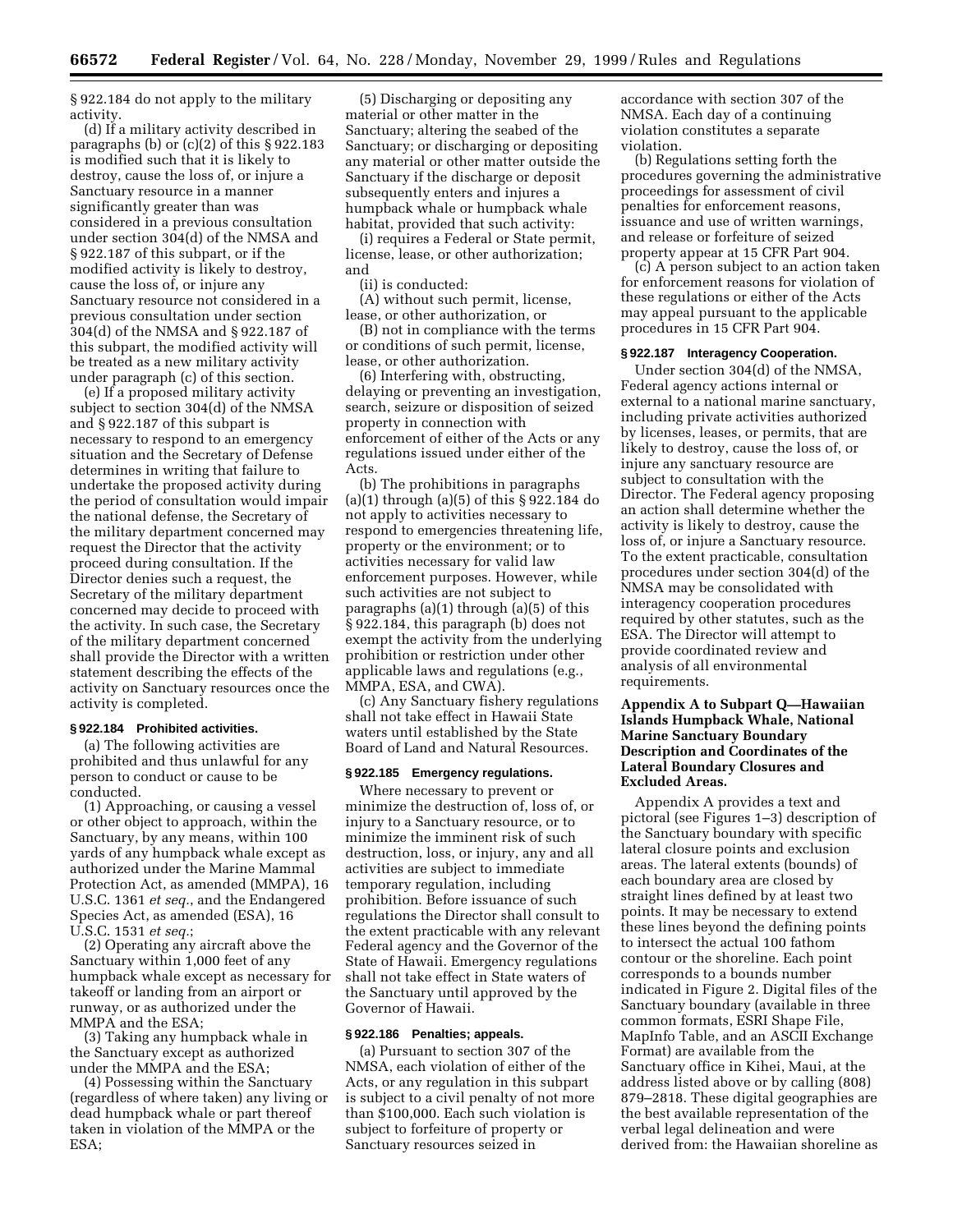supplied by State of Hawaii through the Office of Planning GIS Office, the NOAA and State of Hawaii agreed upon lateral boundary and exclusion areas, and the 100 fathom isobath digitized from the following 1:80,000 scale NOAA nautical charts-19327—West Coast of Hawaii (9th ED, 4/29/89),

- 19347—Channels between Molokai, Maui, Lanai, and Kahoolawe (17th ED, 12/13/97),
- 19351—Channels between Oahu, Molokai, and Lanai (8th ED, 7/01/1989),
- 19357—Island of Oahu (20th ED, 9/21/1996), and
- 19381—Island of Kauai (8th ED, 7/17/1993)].

For the portion of the Lanai region of the HIHWNMS west of Chart 19351,[157°42.8′ west] the 100 fathom contour was derived

from the 1:250,000 chart 19340—Hawaii to Oahu (24th ED, 1/09/1993).

All digital geography data have been referenced to WGS84 (NAD83) and have been converted to geographic (latitude and longitude) coordinates.

### **Sanctuary Boundary**

A. As defined by the specific lateral boundaries in B, and except for excluded areas described in paragraph C of this section, the Hawaiian Islands Humpback Whale National Marine Sanctuary consists of the submerged lands and waters off the coast of the Hawaiian Islands seaward from the shoreline, cutting across the mouths of rivers and streams (see Figure 1):

1. To the 100-fathom (183 meter) isobath from Kailiu Point eastward to Mokolea Point, Kauai;

2. To the 100-fathom (183 meter) isobath from Puaena Point eastward to Mahie Point, and from the Kapahulu Groin in Waikiki eastward to Makapuu Point, Oahu;

3. To the 100-fathom (183 meter) isobath from Cape Halawa, Molokai, south and westward to Ilio Point, Molokai; southwestward to include Penguin Banks; eastward along the east side of Lanai; to the waters seaward of the three nautical mile limit north of Kahoolawe, to the Hanamanoia Lighthouse on Maui, and northward along the shoreline to Lipoa Point, Maui;

4. To the deep water area of Pailolo Channel from Cape Halawa, Molokai, to Lipoa Point, Maui, and southward;

5. To the 100-fathom (183 meter) isobath from Upolu Point southward to Keahole Point, Hawaii.

#### **BILLING CODE 3510–08–P**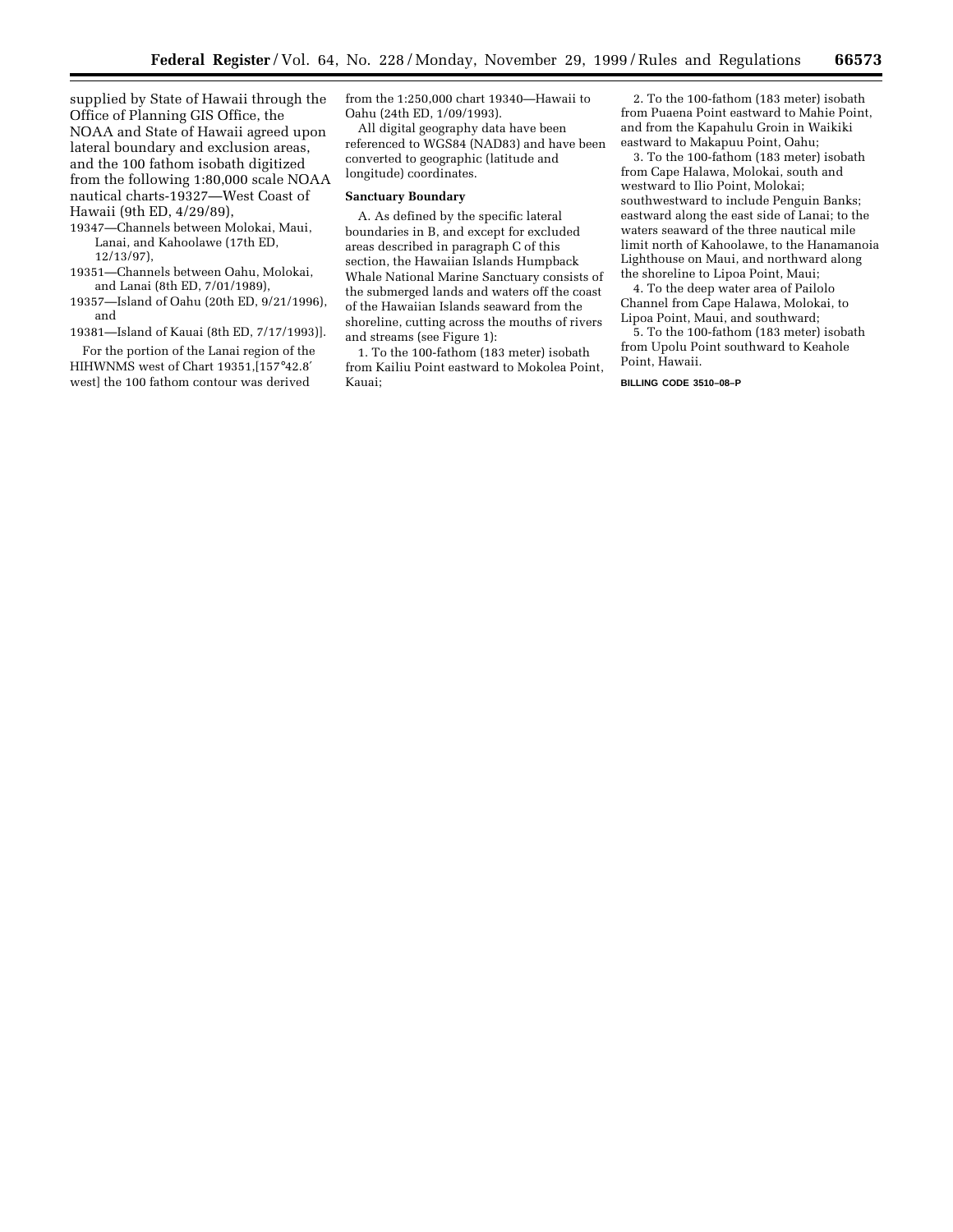

**66574 Federal Register** / Vol. 64, No. 228 / Monday, November 29, 1999 / Rules and Regulations

**BILLING CODE 3510–08–C**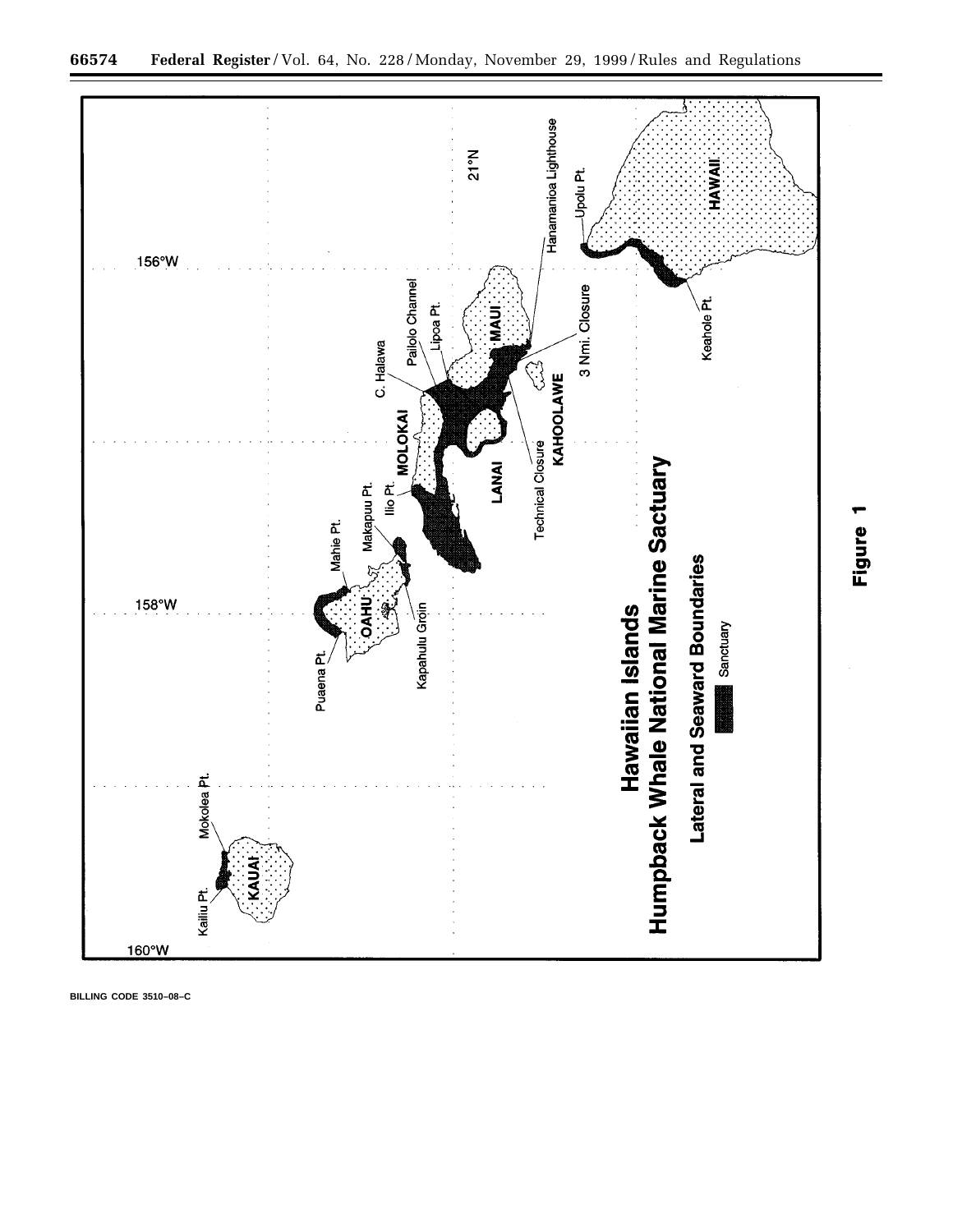



Figure 2

**BILLING CODE 3510–08–C**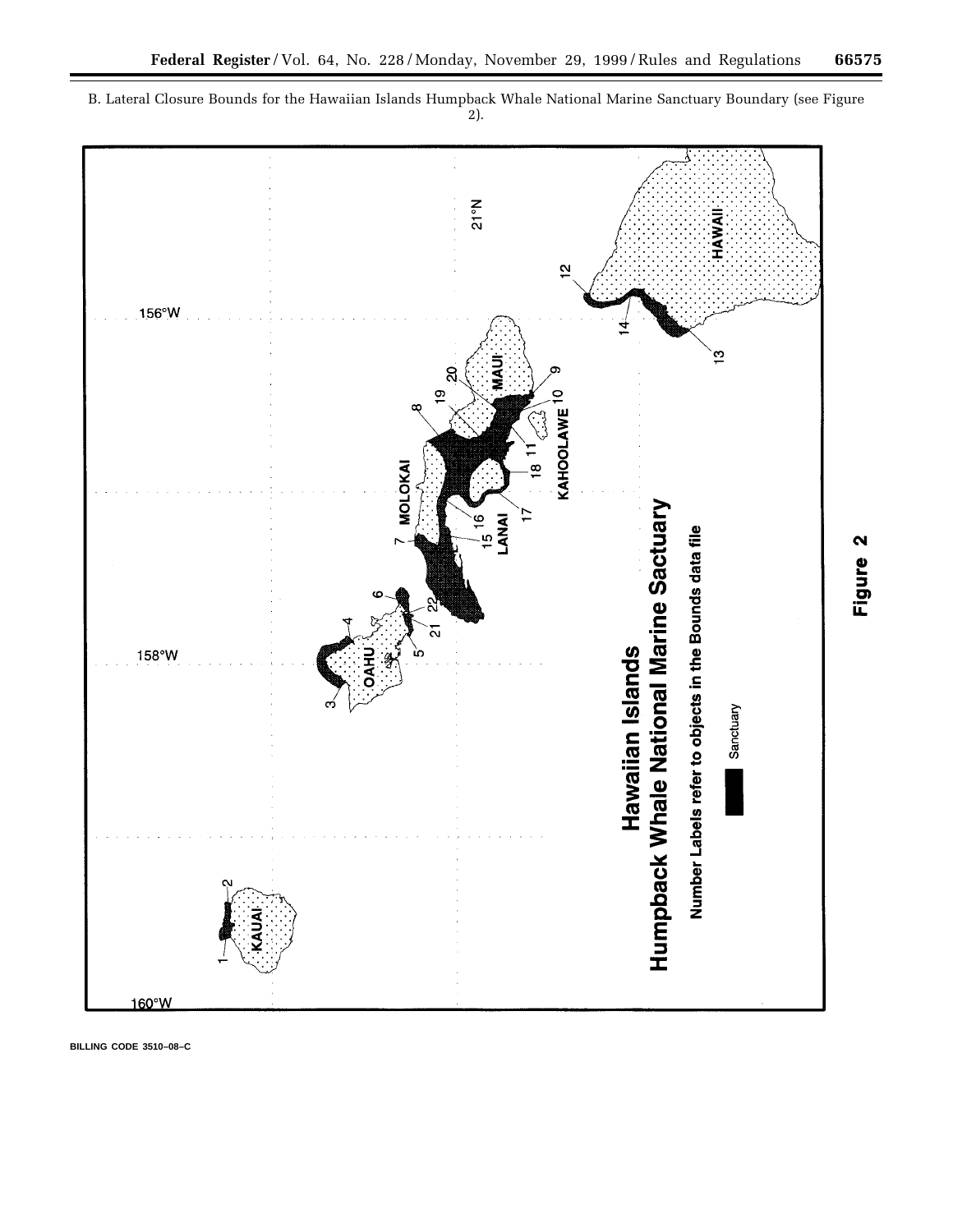$\equiv$ 

| Bound No.<br>(Fig. 2) | Geographic name | No. of<br>points        | Latitude                            | Longitude                                                                                    |
|-----------------------|-----------------|-------------------------|-------------------------------------|----------------------------------------------------------------------------------------------|
| 1                     |                 | 2                       | 22°13'24.7"                         | $-159^{\circ}34'52.2''$                                                                      |
|                       |                 |                         | 22°16'33.5"                         | $-159^{\circ}35'59.4''$                                                                      |
| 2                     |                 | $\overline{\mathbf{c}}$ | 22°13'29.9"<br>22°14'55.4"          | $-159^{\circ}22'55.8''$<br>$-159^{\circ}22'19.3''$                                           |
|                       |                 | $\overline{c}$          | 21°38'24.6"                         | $-158^{\circ}8'26.0''$                                                                       |
| $4$                   |                 |                         | 21°36'8.4"                          | $-158^{\circ}6'24.5''$                                                                       |
|                       |                 | $\overline{\mathbf{c}}$ | 21'33'37.3"<br>21°35'32.2"          | $-157^{\circ}51'51.9''$<br>$-157^{\circ}50'5.5''$                                            |
| $5$                   |                 | 3                       | 21°15'5.7"                          | $-157^{\circ}50^{\prime}27.5^{\prime\prime}$                                                 |
|                       |                 |                         | 21°16'6.1"<br>21°16'6.2"            | $-157^{\circ}49^{\prime}25.7^{\prime\prime}$<br>$-157^{\circ}49^{\prime}23.8^{\prime\prime}$ |
| 6                     |                 | $\overline{c}$          | 21°18'39.6"                         | $-157^{\circ}38'56.7''$                                                                      |
|                       |                 |                         | 21°19'44.7"                         | $-157^{\circ}35'46.1''$                                                                      |
|                       |                 | $\overline{c}$          | 21°13'25.7"<br>21°13'27.0"          | $-157^{\circ}18'45.8''$<br>$-157^\circ 15' 14.4''$                                           |
| 8                     |                 | $\overline{c}$          | 21°1'29.8"                          | $-156^{\circ}38^{\prime}22.0^{\prime\prime}$                                                 |
| $9$                   |                 | $\overline{c}$          | 21°9'29.5"<br>20°34'21.8"           | $-156^{\circ}42^{\prime}37.2^{\prime\prime}$<br>$-156^{\circ}26'51.1''$                      |
|                       |                 |                         | 20°34'58.4"                         | $-156^{\circ}24'45.2''$                                                                      |
| $10$                  |                 | 51                      | 20°35'58.1"                         | $-156^{\circ}29^{\prime}32.0^{\prime\prime}$                                                 |
|                       |                 |                         | 20°35'59.9"<br>$20^{\circ}36'3.9''$ | $-156^{\circ}29'33.0''$<br>$-156^{\circ}29'35.5''$                                           |
|                       |                 |                         | 20°36'6.6"                          | $-156^{\circ}29'36.9''$                                                                      |
|                       |                 |                         | 20°36'16.3"<br>20°36'25.7"          | $-156^{\circ}29'43.1''$<br>$-156^{\circ}29^{\prime}49.9^{\prime\prime}$                      |
|                       |                 |                         | 20°36'34.6"                         | $-156^{\circ}29'57.3''$                                                                      |
|                       |                 |                         | 20°36'39.9"                         | $-156^{\circ}30^{\prime}2.2^{\prime\prime}$                                                  |
|                       |                 |                         | 20°36'43.8"<br>20°36'50.8"          | $-156^{\circ}30'5.5''$<br>$-156^{\circ}30'12.1''$                                            |
|                       |                 |                         | 20°36'59.0"                         | $-156^{\circ}30^{\prime}16.5^{\prime\prime}$                                                 |
|                       |                 |                         | 20°37'8.7"<br>20°37'18.1"           | $-156^{\circ}30^{\prime}22.7^{\prime\prime}$<br>$-156^{\circ}30^{\prime}29.5^{\prime\prime}$ |
|                       |                 |                         | 20°37'27.0"                         | $-156^{\circ}30^{\prime}36.8^{\prime\prime}$                                                 |
|                       |                 |                         | 20°37'35.5"                         | $-156^{\circ}30'44.8''$                                                                      |
|                       |                 |                         | 20°37'43.4"<br>20°37'50.9"          | $-156^{\circ}30^{\prime}53.4^{\prime\prime}$<br>$-156^{\circ}31^{\prime}2.4^{\prime\prime}$  |
|                       |                 |                         | 20°37'56.4"                         | $-156^{\circ}31'10.0''$                                                                      |
|                       |                 |                         | 20°37'59.0"<br>20°38'6.0"           | $-156^{\circ}31'13.2''$<br>$-156^{\circ}31^{\prime}22.7^{\prime\prime}$                      |
|                       |                 |                         | 20°38'8.6"                          | $-156^\circ31^\prime26.8^{\prime\prime}$                                                     |
|                       |                 |                         | 20°38'10.8"                         | $-156^{\circ}31'29.9''$                                                                      |
|                       |                 |                         | 20°38'17.2"<br>20°38'18.9"          | $-156^{\circ}31^{\prime}39.9^{\prime\prime}$<br>$-156^{\circ}31'43.0''$                      |
|                       |                 |                         | 20°38'23.4"                         | $-156^{\circ}31'48.4''$                                                                      |
|                       |                 |                         | 20°38'30.3"<br>20°38'36.6"          | $-156^{\circ}31'58.0''$<br>$-156^{\circ}32'7.9''$                                            |
|                       |                 |                         | 20°38'42.4"                         | $-156^{\circ}32'18.3''$                                                                      |
|                       |                 |                         | 20°38'43.4"                         | $-156^{\circ}32^{\prime}20.5^{\prime\prime}$                                                 |
|                       |                 |                         | 20°38'46.4"<br>20°38'51.5"          | $-156^{\circ}32^{\prime}25.9^{\prime\prime}$<br>$-156^{\circ}32'36.7''$                      |
|                       |                 |                         | 20°38'56.0"                         | $-156^{\circ}32'47.7''$                                                                      |
|                       |                 |                         | 20°38'59.8"<br>20°39'3.0"           | $-156^{\circ}32'59.1''$<br>$-156^{\circ}33'10.7''$                                           |
|                       |                 |                         | 20°39'4.0"                          | $-156^{\circ}33'15.7''$                                                                      |
|                       |                 |                         | 20°39'4.4"                          | $-156^{\circ}33'17.0''$                                                                      |
|                       |                 |                         | 20°39'5.3"<br>20°39'6.8"            | $-156^{\circ}33'21.1''$<br>$-156^{\circ}33'28.7''$                                           |
|                       |                 |                         | 20°39'8.6"                          | $-156^{\circ}33'40.7''$                                                                      |
|                       |                 |                         | $20^{\circ}39'8.9''$<br>20°39'9.7"  | $-156^{\circ}33'44.4''$<br>$-156^{\circ}33'49.6''$                                           |
|                       |                 |                         | 20°39'10.1"                         | $-156^{\circ}33'53.8''$                                                                      |
|                       |                 |                         | 20°39'11.0"<br>20°39'12.1"          | $-156^{\circ}34'0.3''$                                                                       |
|                       |                 |                         | 20°39'12.5"                         | $-156^{\circ}34'12.4''$<br>$-156^{\circ}34^{\prime}24.4^{\prime\prime}$                      |
|                       |                 |                         | 20°39'12.4"                         | $-156^{\circ}34^{\prime}25.4^{\prime\prime}$                                                 |
|                       |                 |                         | 20°39'12.6"<br>20°39'12.2"          | $-156^{\circ}34'30.5''$<br>$-156^{\circ}34'42.6''$                                           |
|                       |                 |                         | 20°39'11.8"                         | $-156^{\circ}34'47.7''$                                                                      |
|                       |                 |                         | 20°39'11.7"                         | $-156^{\circ}34'48.9''$                                                                      |
| 11                    |                 | 2                       | 20°39'11.3"<br>20'41'39.2"          | $-156^{\circ}34'55.8''$<br>$-156^{\circ}37'7.5''$                                            |
|                       |                 |                         | 20°41'45.0"                         | $-156^{\circ}38'3.6''$                                                                       |
|                       |                 |                         |                                     |                                                                                              |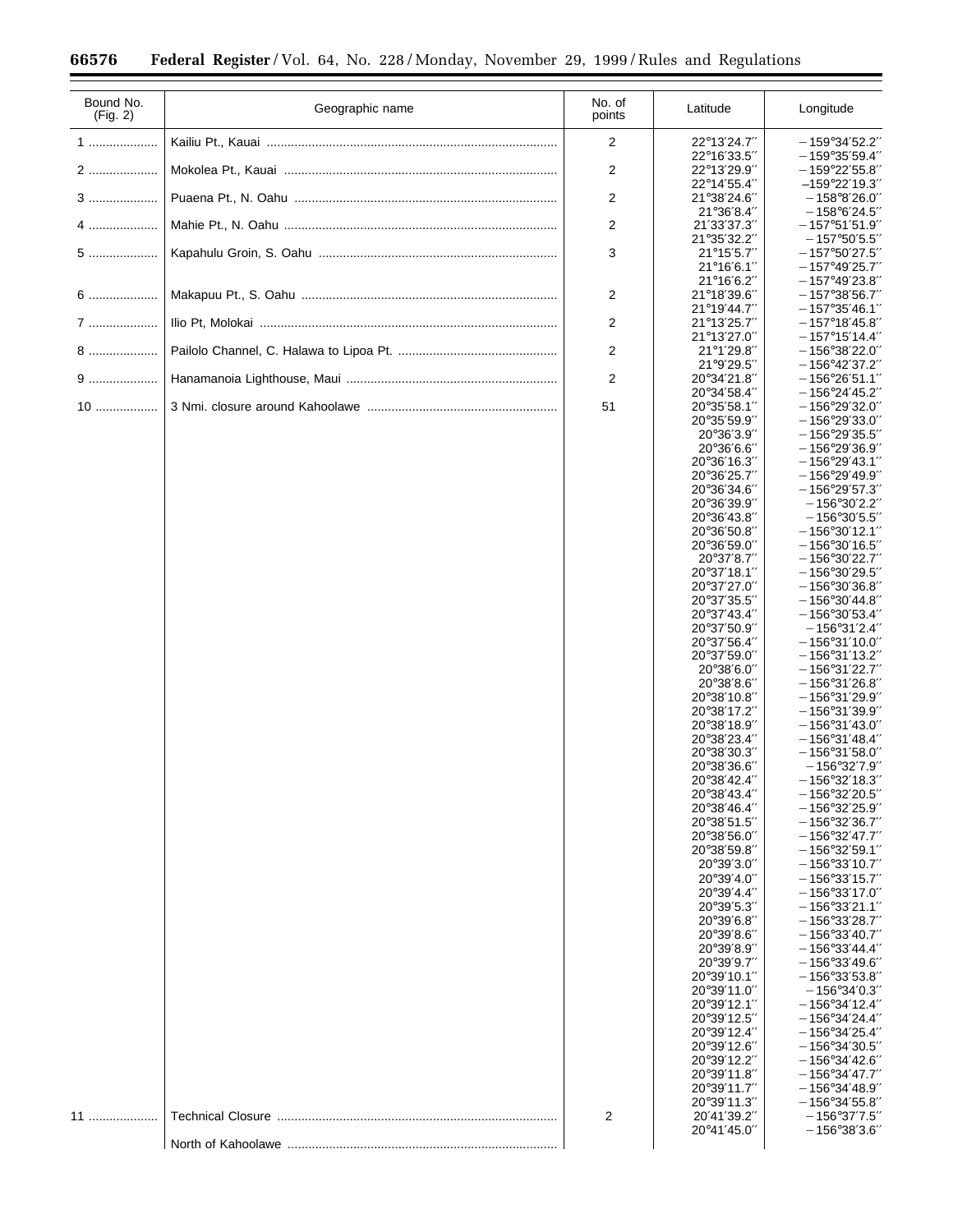| Bound No.<br>(Fig. 2) | Geographic name | No. of<br>points | Latitude                   | Longitude                                         |
|-----------------------|-----------------|------------------|----------------------------|---------------------------------------------------|
|                       |                 |                  | 20'16"5.3"<br>20°17'59.9"  | $-155^{\circ}51'0.5''$<br>$-155^{\circ}51'17.2''$ |
| $13$                  |                 |                  | 19°43'39.6"<br>19°43'41.5" | $-156'3'42.7''$<br>$-156^{\circ}4'14.5''$         |

C. Excluded Ports and Harbors Bounds (see Figure 3).

**BILLING CODE 3510–08–P**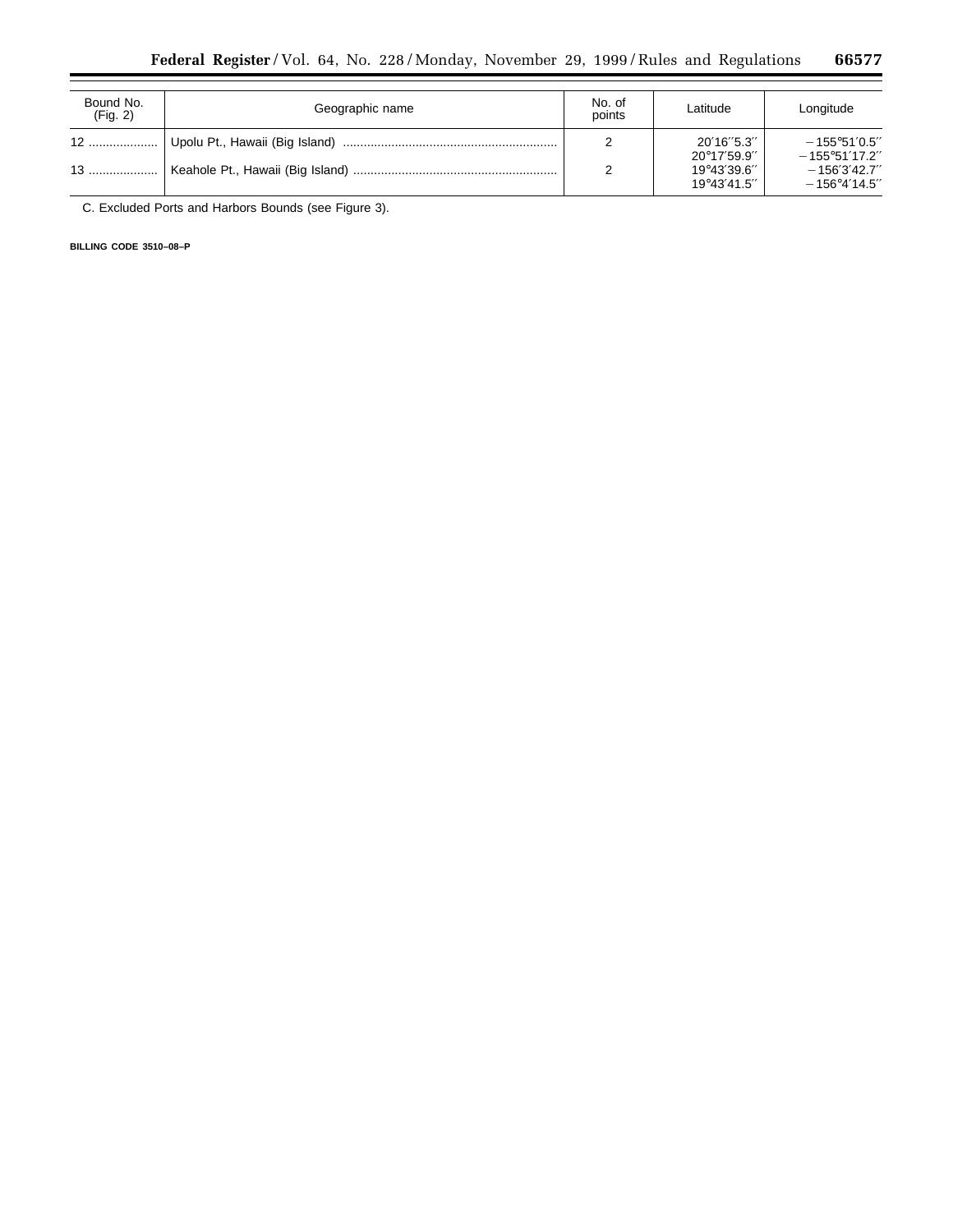

**BILLING CODE 3510–08–C**

Figure 3